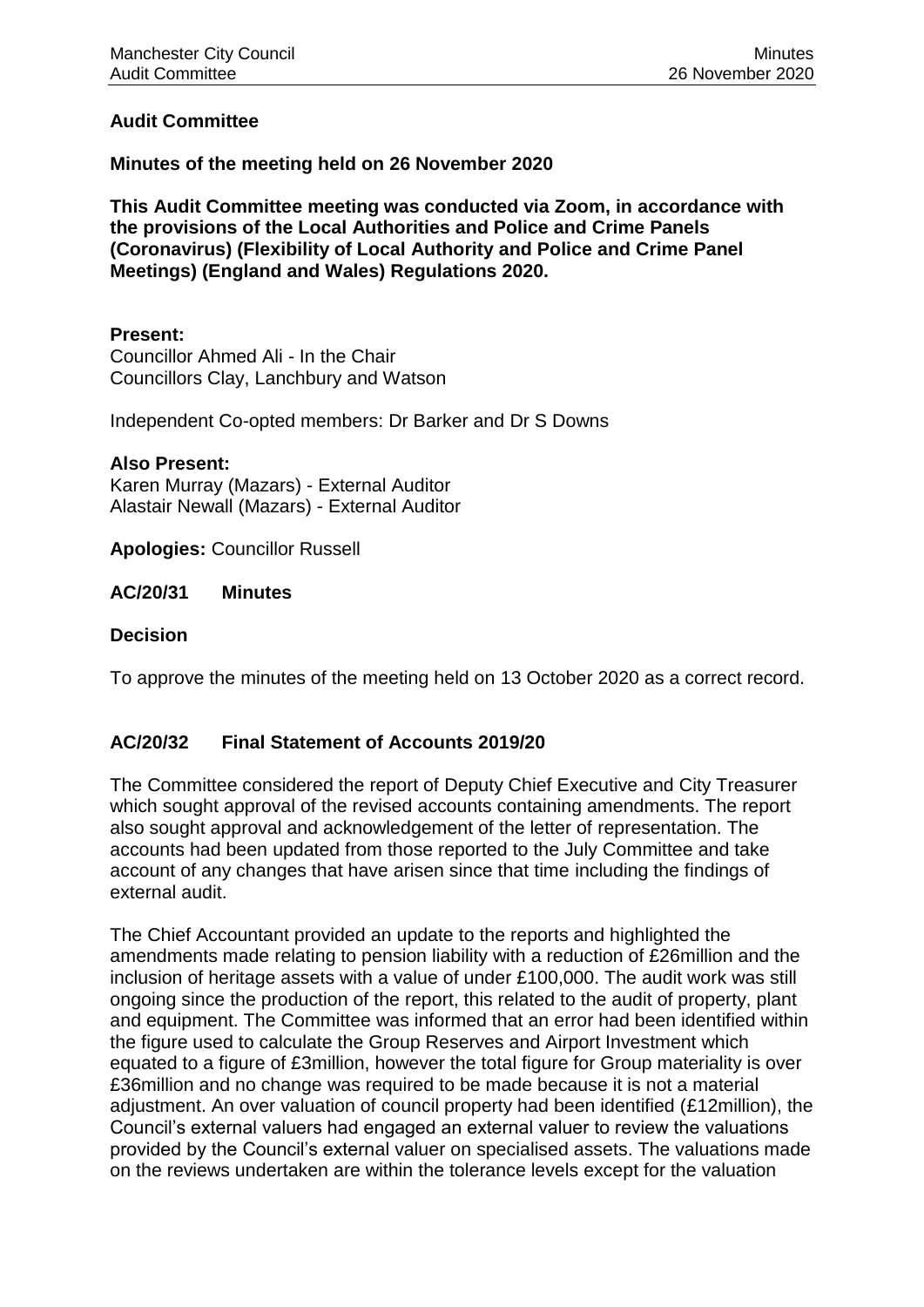given for the Etihad Stadium which the external Auditors valuers valued the asset £19million more than that of the Council's valuers. The Committee was advised that none of the issues raised would impact on the Council's reserves.

The Chair invited member to comment and ask questions.

A member referred to the ongoing valuations work and asked when this would be completed.

It was reported that the external auditors were in the process of completing the audit by Monday 30 November, although further information was required on the Etihad Stadium.

The Committee acknowledged and thanked the Council accounts team and the Council's external auditors for their hard work in the completion of the accounts and the external audit, under such difficult circumstances.

### **Decisions**

- 1. To note the amendments made to the annual accounts since they were reported to the Audit Committee in July.
- 2. To approve the revised annual accounts including the accounting policies contained within them.
- 3. To approve and acknowledge the letter of representation in Appendix 1, which will be signed by the Deputy Chief Executive and City Treasurer.

### **AC/20/33 External Auditor Report on the Accounts 2091/20**

The Committee considered the report of the of Council's External Auditors (Mazars), which provided detail of the audit of the Council's accounts and other issues relating to the impact of the corona virus on work being undertaken in areas such as valuation of the Council's assets which had identified material uncertainties. Work was ongoing to address outstanding matters. It was reported that the external auditors would issue an unqualified value for money conclusion for the Council, however the Committee was advised that Covid-19 would have an impact on the Council's finances and the Council's financial planning would need to take account of this.

Members referred to the Council's situation and the financial planning required for the future to meet the financial challenges expected as a result of the Covid19 pandemic. Members were assured that the Council is prepared to meet those challenges and were confident moving forward.

The Committee was advised that a copy of the Conclusion of pending matters – Audit completion report would be circulated to Committee Members.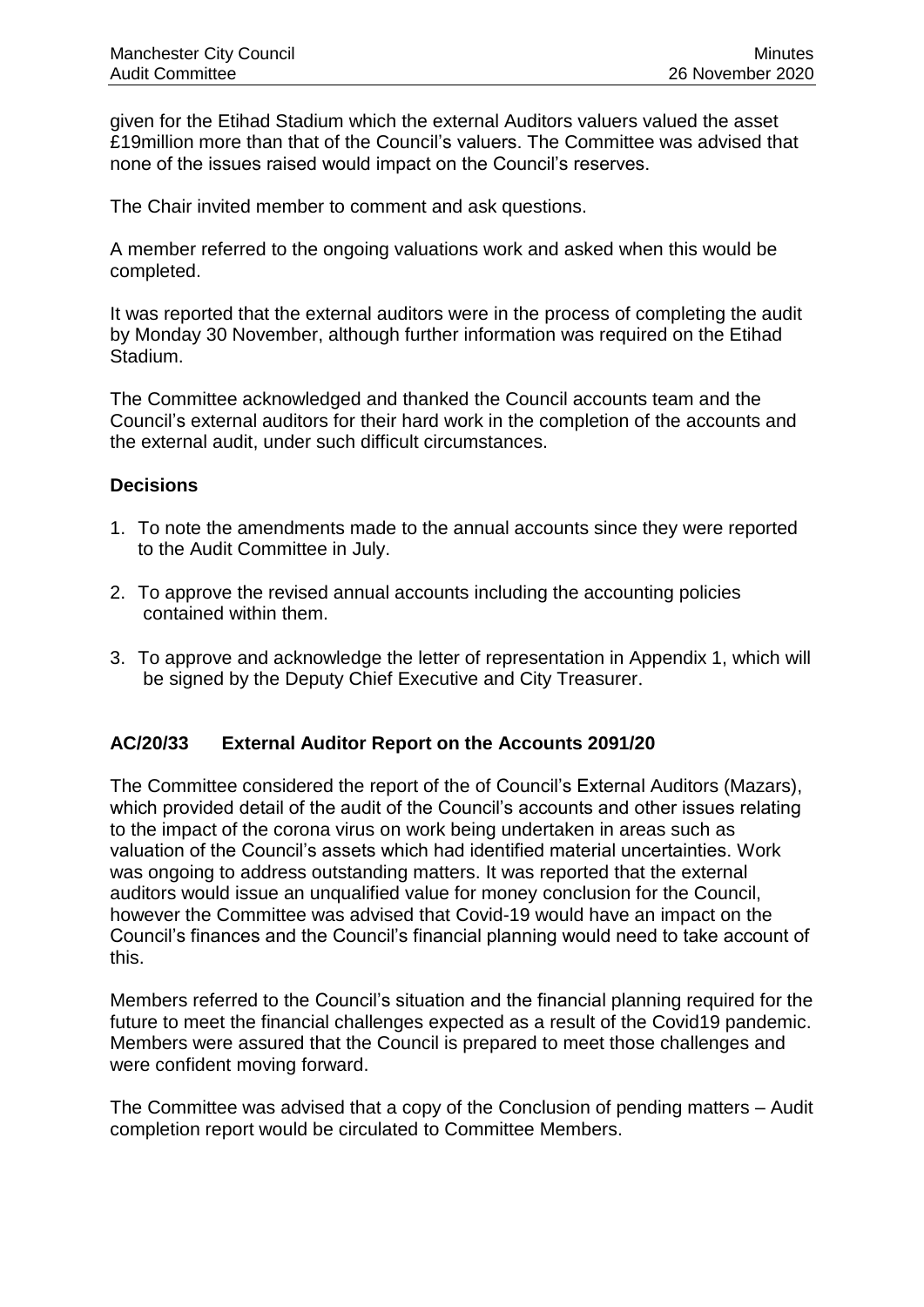A member referred to the valuations of housing stock and asked how the valuers worked to ensure the avoidance of double accounting. It was reported that a valuation is made of the Council housing stock annually and on to this is added the value of work undertaken through PFI.

# **Decision**

The Committee noted the report.

# **AC/20/34 Adults Audit and Assurance Report**

Consideration was given to a report of the Executive Director Adult Social Services that provided an update on progress in the implementation of outstanding audit recommendations across Adults Services. Over the last three years, Internal Audit have supported the ongoing process of improvement across Adults Services through the performance of audits and assurance reviews focused in areas of risk. Through the annual planning cycle a range of areas for detailed, independent assessment have been agreed and the findings and recommendations from these have informed management action and improvement planning. As a result of this work Internal Audit have issued several limited assurance opinion reports containing high priority audit recommendations. Whilst progress has been made on developing solutions a number of actions have not been fully implemented.

The Executive Director Adult Social Services attended the meeting and introduced the report and provided the Committee with an update on the work ongoing.

The Chair invited the Committee to ask questions and comment on the report.

A member welcomed the report which had provided good progress in view of the pressures on the service through the Covid19 pandemic. Reference was made to reliance on systems such as Microsoft 365 and Liquid Logic but commented that systems could have been in place before these systems were introduced to deal with management supervision and safeguarding to work with existing systems.

It was reported that work was ongoing to make IT systems reliable and managers were ensuring that reporting systems are maintained and recorded onto the systems. From an audit perspective it was noted that IT system should support existing systems and business requirements.

A member referred to the systems used by Adult Services (Liquid Logic) and Mental Health Services (Paris case management system) and asked if there had been any issues regarding the systems in view of the outstanding audit recommendations.

It was reported that the is a level of connectivity between Liquid Logic and Paris with some issues arising from these relatively new systems but work was ongoing to improve practice at ground level and ensure that performance indicators are recorded and maintained with the systems in place support the service.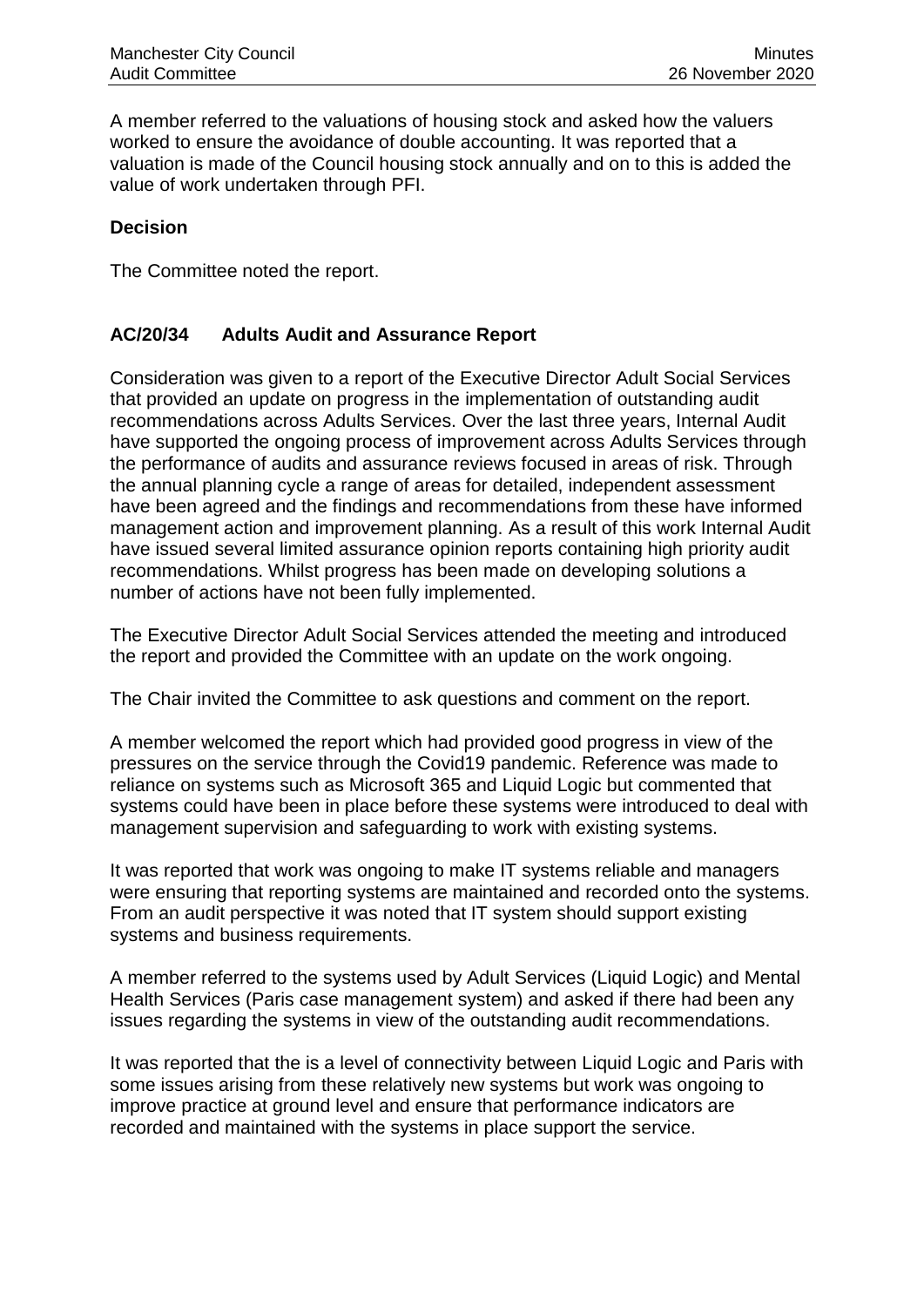A member referred to the disability supported accommodation and the progress on recommendations noting that some recommendations had been outstanding for a considerable length of time. Officers were asked if it would be appropriate to revisit those areas of service rather than extending the time being taken to address them.

It was reported that discussions were ongoing with Adult Services Senior Officers regarding the length of time being taken and whether the recommendations listed were still relevant and appropriate. It was considered that a refocus on the outstanding recommendations would be useful to ensure they remain relevant and helpful to the service. An update would be provided to the Committee at its next meeting in January 2021 to provide an update on where the improvements and changes made had become embedded and there is evidence to demonstrate that.

The Committee agreed that it was satisfied with the assurance provided on the effectiveness and management of improvement actions provided within the report it had considered. It was also noted that further updates would be helpful to focus on those outstanding recommendations within the report.

# **Decision**

- 1. To note the report submitted and the comments made by the Committee.
- 2. To note that an update report will be submitted to the next meeting of the Committee on outstanding recommendations within areas of Adult Services.

### **AC/20/35 Interim Treasury Management Report**

The report of the Deputy Chief Executive and City Treasurer was considered which provided the Committee with an update on Treasury Management activities of the Council during the first six months of 2020/21.

### **Decision**

To note the report.

### **AC/20/36 2020/21 Annual Governance Statement (AGS) – Summary of Progress to Date**

Consideration was given to the report of the Deputy Chief Executive and City Treasurer that provided a brief summary of the progress that has been made to date in implementing the governance recommendations from the 2019/20 Annual Governance Statement (AGS). It also outlines the next steps in the process of producing the Annual Governance Statement 2020/21.

A member referred to the implementation of IT systems and sought assurance from officers that the issues referred to would not delay the provision of Council services. It was noted that current circumstances had resulted in a higher dependency on IT systems and significant changes had taken place as a result of online systems which had supported residents to engage with the Council and the services it provides.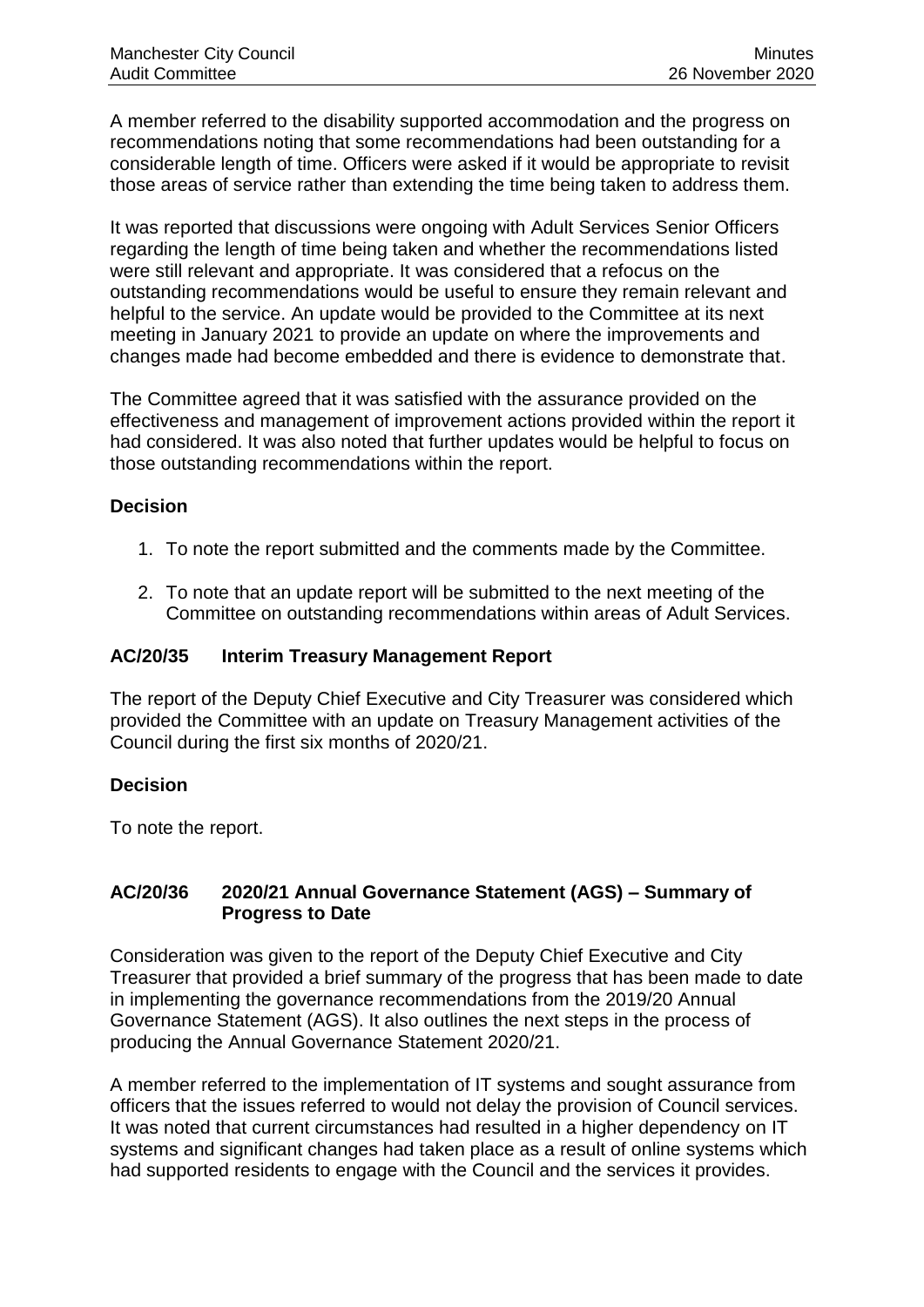It was reported that the migration from Google to Microsoft had been a challenge which had resulted in difficulties in some areas which were being addressed. The IT team had achieved other major work schemes which have been successfully undertaken such as the Council's move out of the Sharp Project and other important initiatives. It was noted that that the Covid19 Pandemic had not helped with the provision of new systems but staff had worked to overcome many of the issues raised.

## **Decision**

To note the report submitted and the comments received, on the progress made to date to implement the governance improvement recommendations from the 2019/20 Annual Governance Statement.

### **AC/20/37 Register of Significant Partnerships: Governance Improvement Progress for Partnerships with Low or Medium Strength ratings**

Consideration was given to the report of the Deputy Chief Executive and City Treasurer that provided the Committee with an update on progress made to strengthen governance arrangements in the twelve partnerships where a 'Medium' Partnership Governance Strength Rating was recorded in the 2019 Register of Significant Partnerships, as requested by the committee in March 2020.

The Register is refreshed annually, and the latest 2019 version of the Register was considered by the Committee on 30 March 2020. Of the 49 partnerships on the Register, 37 (76%) were rated as having 'High' governance strength, 12 (24%) rated as 'Medium' and none rated as 'Low'.

The Chair invited the Committee to ask questions and comment on the report.

A member referred to the performance of the Northwards Housing Association and the importance of ensuring that a high level of service provision is achieved for residents. Officers were asked if lessons could be learned from the success achieved by Avro Hallows (TMO) in the procurement of its own repairs and maintenance contractor ensure that tenants receive a more cost effective and efficient service. Reference was also made to the MIF and The Factory and the focus required for cost implications by the MIF Board and in particular, the development of fixed asset cost for future events.

It was reported that Northward Housing Association is undergoing a procurement process in respect of a repairs and maintenance service and an update would be submitted to the Committee on that and other matters relating to the work of Tenant Management Organisations. The Committee was informed that work was also ongoing in the development of the MIF Board to ensure that there is confidence in the Board's ability to run such a large organisation. Work was also ongoing to look in detail at the business plan assumptions of the organisation and to ensure the right controls are in place.